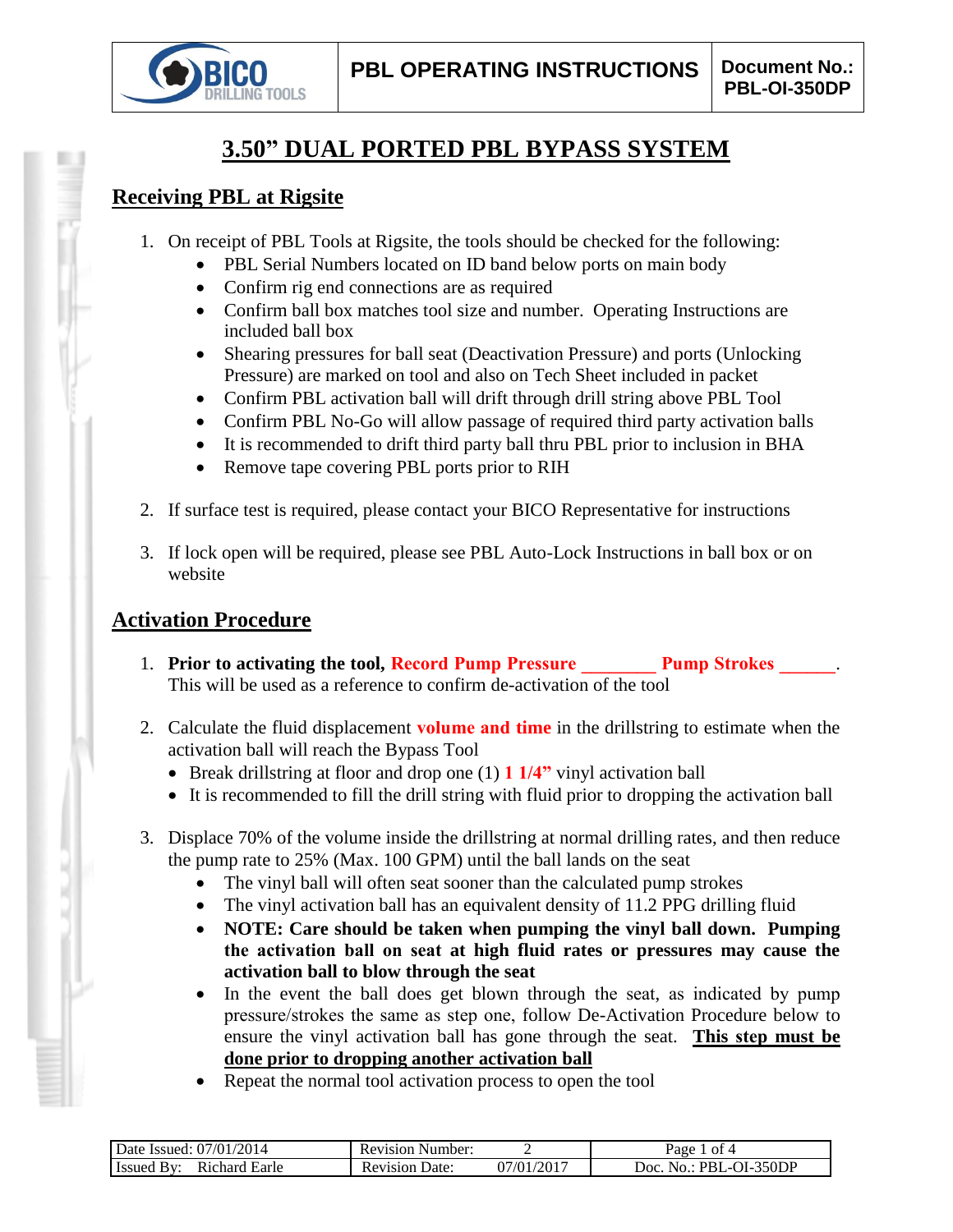- 4. When the activation ball lands on-seat, the Sleeve will shift to its open position against the spring with pump pressure. The activation ball will not float off of the seat if pumping is discontinued
	- **NOTE: IT TAKES LESS THAN 250 PSI TO ACTIVATE /OPEN THE TOOL**
	- Surface indication of the tool being in the open position is a pressure drop. **Compare pump pressure/strokes to rates and pressures recorded in step one.** Once the tool is open, pump rates can be increased to the desired rate above the ball deactivation shearing pressure**.** High pump rates/PSI will not push the ball through the seat and deactivate the tool. The deactivation pressure, marked on the tool and on Tech Sheet, only applies after the steel balls have been dropped to deactivate the tool
	- Fluid will now be diverted through the side ports. As long as pumping is continuous, fluid will be diverted through the ports. If pumping is halted, the sliding sleeve will shift to the closed position. When pumping resumes, the sleeve will shift open again allowing fluid diversion through the ports of the PBL Tool
	- It is recommended a constant, high pump rate be maintained while the tool is in the open position. **If low flow rates, low differential pressures between drill pipe and annulus, bullheading, squeezing or similar low flow operations are required, it is recommended to deactivate the PBL Tool before commencing such operations**
	- Rotating and reciprocating the drillstring is good practice while activating and deactivating the PBL Tool

## **De-Activation Procedure**

**TOOLS** 

- 1. Break the drillstring at rig floor and drop 2 steel **1 1/16"** de-activation balls. It is good practice to drop the second steel ball 5-10 seconds after the first one
- **2.** After dropping the steel de-activation balls, immediately start pumping at 50% of the normal flow rates (75 GPM minimum) keeping the pump pressure 1000 psi below PBL deactivation pressure and watch for a pressure increase
	- When the steel balls reach the PBL Tool, they will restrict flow through the ports creating an immediate pressure increase. Bring the pressure up as quickly as possible. Do not slow or stop flow rates
	- **The vinyl ball should blow through the seat at +/- 10% of stated shear pressure depending upon down hole conditions**
	- A pressure decrease is an indication the vinyl activation ball has blown through the seat and into the ball catcher. The steel balls will follow into the ball catcher
- 3. After the vinyl ball shears through the seat, the sleeve will move to the closed position. Circulation will now be through the BHA
- 4. When pumping is resumed, check that the pressure and strokes are the same as they were prior to activating the PBL Tool (See data recorded in step one, above)

**NOTE:** After tripping out of the hole, the balls must be removed from the ball catcher sub before RIH again. **The used vinyl activation balls should be immediately discarded and NEVER RE-RUN.** It is not recommended to TIH with balls in cage

| Date Issued: 07/01/2014          | <b>Revision Number:</b>  |                          | of 4<br>Page               |
|----------------------------------|--------------------------|--------------------------|----------------------------|
| Issued<br>Richard Earle<br>. Bv. | Date:<br><b>Revision</b> | $1/01/201$ <sup>-1</sup> | . No.: PBL-OI-350DP<br>10C |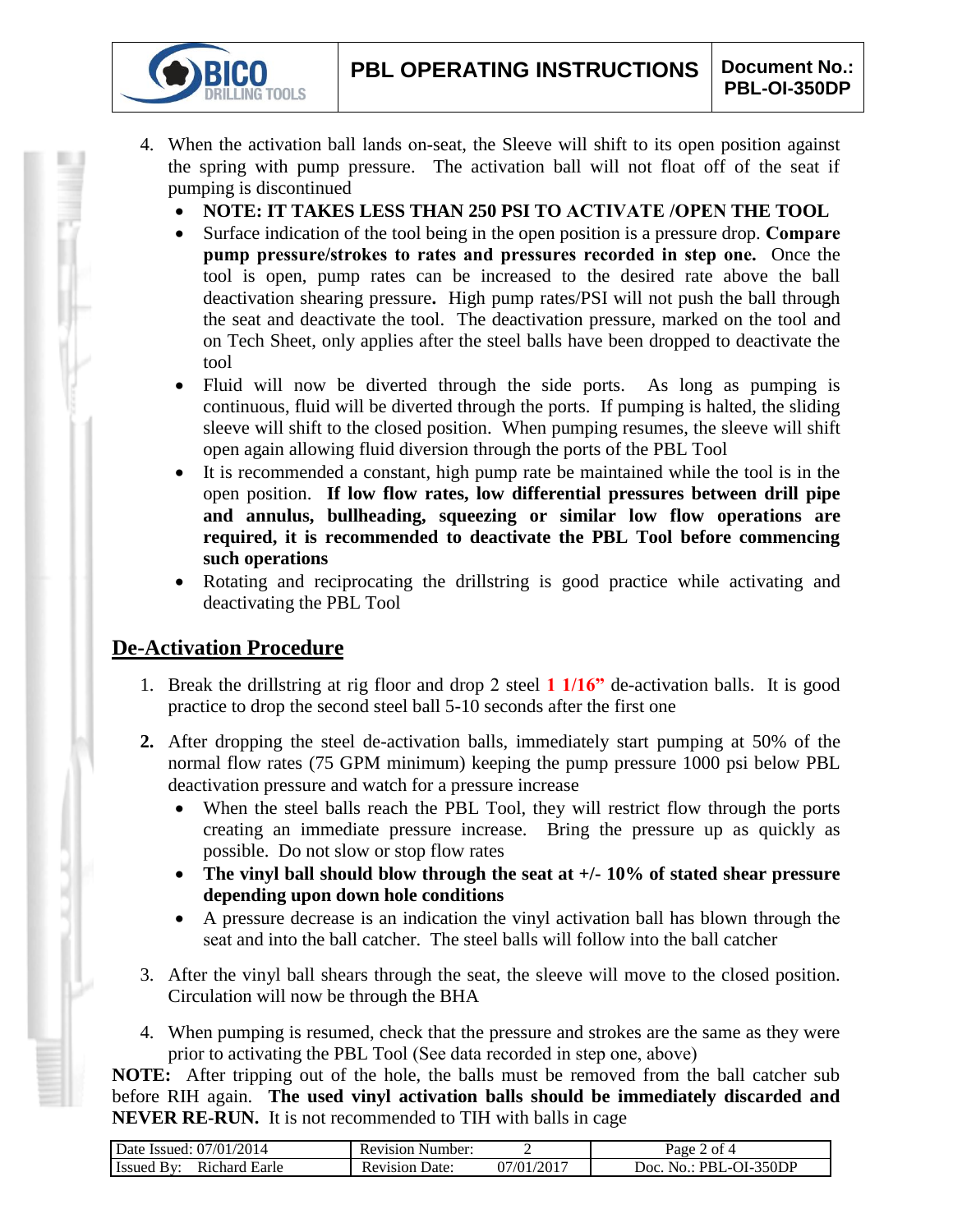

**RECTION** 

 $\overline{d}$ 

**DROF** 1

If required, ensure float valve is in BHA below PBL or finger trap has been installed in cage to prevent movement of balls. Consult BICO if situation arises. **If the PBL sub is to be rerun after being activated, it is strongly recommended to deactivate the tool prior to tripping out of the hole**

### **Emergency Weighted Darts with Vinyl Balls or "Fast Darts"**

A Weighted Dart inserted in a **1.25"** vinyl ball or a **1.25"** Fast Dart is supplied as part of the package of operating balls. **These Darts are to be utilized only in cases where it is not possible to pump down the Vinyl Ball.** These ball/darts weigh approximately 6-7 times greater than the standard activation ball to facilitate activation of the PBL sub when limited or no circulation is possible. **These ball/darts MUST be dropped in direction indicated below down the drillstring when activating the tool.** It is not recommended to utilize the ball/dart in well bores with angles greater than 55<sup>°</sup> if pumping is not possible

#### **Weighted Ball/Dart Fast Dart**



**If Fast Dart is utilized in conditions when circulation is possible, the maximum flow rate is 100 GPM when pumping down Dart.** If deactivation is required, use same procedure as above. Each activation by Fast Dart reduces the total available cycles by one

Should there be any questions regarding the operational procedures of the PBL Tool please contact BICO Drilling Tools or visit our website at: **www.bicodrilling.com**

#### **Contacts: BICO Drilling Tools, Inc**

**Corporate Headquarters and Service Center - Houston, Texas**

1604 Greens Road Houston, TX 77032 Phone: 281-590-6966, 877-779-2426 Fax: 281-590-2280 e-mail: [sales@bicodrilling.com](mailto:sales@bicodrilling.com)

### **Southeast Service Center Broussard, Louisiana**

303 Ida Road Broussard, LA 70518 Phone: 337-839-1133 Fax: 337-839-1143 **Mid-Continent Service Center Oklahoma City, Oklahoma** 1901 S.E. 22nd Street Oklahoma City, OK 73129 Phone: 405-677-5877 Fax: 405-677-5218

**Rocky Mountains Service Center Casper, Wyoming** 1849 Pyrite Casper, WY 82604 Phone: 307-237-1420, 888-437-1420

Fax: 307-237-1419

| Date Issued: 07/01/2014     | <b>Revision Number:</b> |                          | Page 3 of 4            |
|-----------------------------|-------------------------|--------------------------|------------------------|
| Richard Earle<br>Issued By: | <b>Revision Date:</b>   | $07/01/201$ <sup>-</sup> | Doc. No.: PBL-OI-350DP |